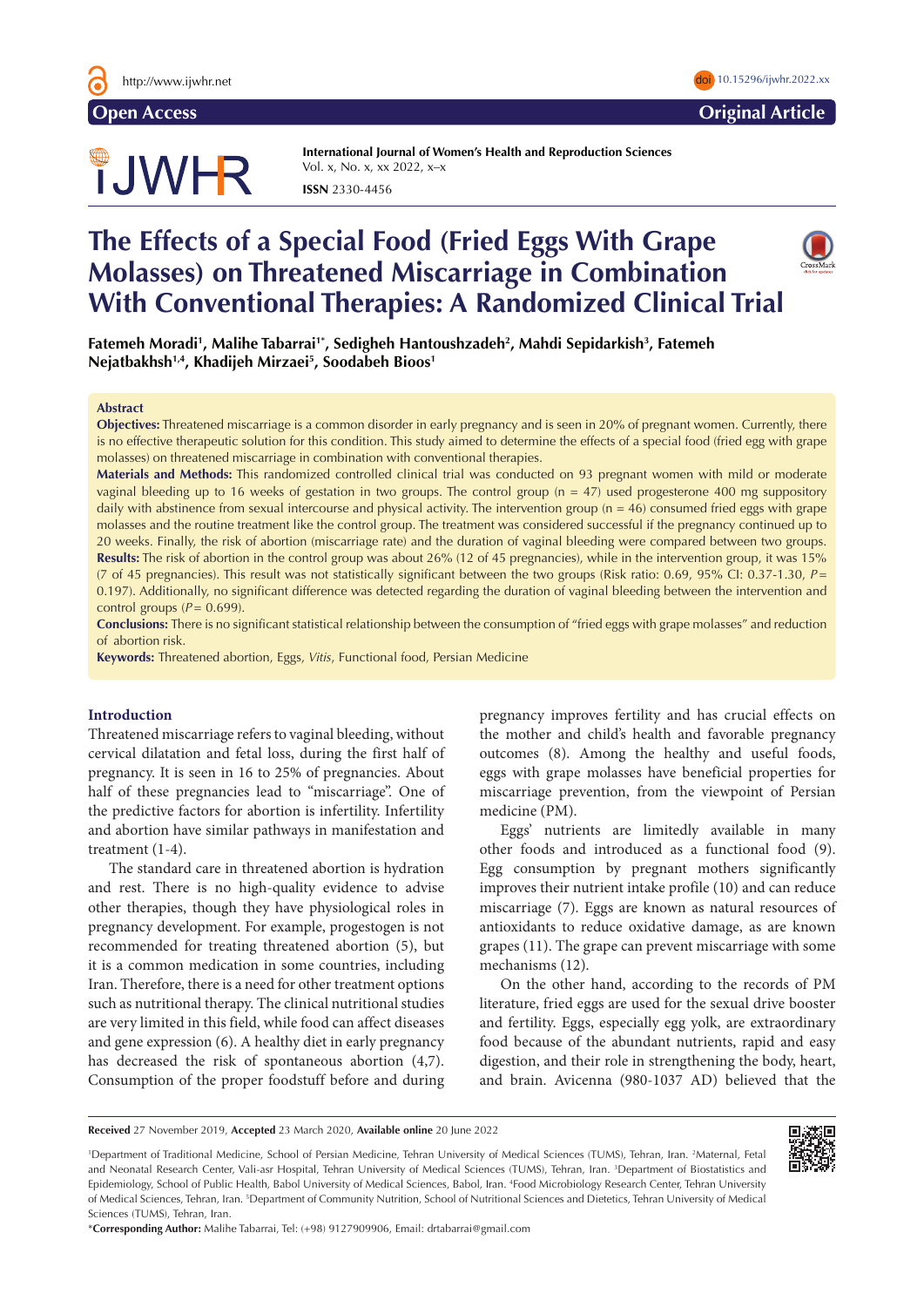# Key Messages

This study did not show a strong relationship between consumption of "fried eggs with grape molasses" and risk reduction of miscarriage. Therefore, it can be used in combination with conventional therapies.

egg yolk is suitable for weak or bleeding. Besides, grape molasses and grape have a high nutritional value and are a body booster. Grape molasses are recommended in compounds to treat visceral weakness (13,14). Grape molasses are *Shire-ye Angoor* or *Dooshab* in Iran, *Pekmez* in Turkey, and *Debs-e Enab* in Arabic countries. The combination of well-cooked fried eggs and grape molasses with butter is called *"Khagineh"* in the Persian cuisine culture.

Given the limitations of prescribing medication during pregnancy, finding safe, inexpensive, and easy-cookingmethod food could be a treatment option for reducing abortion. Therefore, this study evaluated the effect of consuming *Khagineh* (fried eggs with grape molasses) in continuing the pregnancy successfully beyond 20 weeks of gestation in women with threatened miscarriages.

# **Materials and Methods**

# Study Design and Participants

In this randomized clinical trial, 330 women aged between 12-55 years old who were referring to the Perinatology Clinic of Vali-asr hospital and Persian Medicine Clinic, Tehran University of Medical Sciences, Tehran, Iran from August 2016 to November 2018 were enrolled. Initially, the women with mild or moderate vaginal bleeding up to 16 weeks of pregnancy were assessed. The control group should have abstained from consuming fried eggs with grape molasses in their daily diet, while the intervention group should have included this type of food in their diet. All participants underwent an ultrasonography examination, and fetus viability with a normal gestational sac at five weeks of gestations, yolk sac at six weeks, or fetal heart activity at seven weeks of pregnancy or later was verified. In this study, if the amount of vaginal bleeding was limited to spotting, it was considered mild, and if it was necessary to use 1 to 2 vaginal pads that changed over time, it was deemed moderate. When more than two pads were soaked, it was considered heavy vaginal bleeding. At the end of the bleeding, the colored discharge was considered spotting.

Our exclusion criteria included severe vaginal bleeding, the suspected passage of any fetal or pregnancy materials, fever, history of diabetes, chronic hypertension, recurrent abortion (more than three times), use of low molecular weight heparin, open cervix in the examination as well as, absence of normal gestational sac at five weeks, lack of yolk sac, embryo, or heart activity at seven weeks of gestational age, incomplete or missed abortion, multiple gestation sacs, molar pregnancy, fetal or uterine anomalies,

placenta previa without subchorionic hematoma, cervical disorders such as polyps in ultrasound. The data of all participants, including baseline characteristics, 24-hour dietary recall, pregnancy losses before 20 weeks, and duration of vaginal bleeding were collected through selfadministered structured questionnaires.

# Interventions

# *Food Control Testing*

Several grape molasses samples were sent to the Food Quality Control Lab to measure the maximum sucrose of samples. According to the Iranian National Standardization Organization, the acceptable maximum sucrose of grape molasses is 1 g/mL. One of the standards and pasteurized samples of the grape molasses (GolBehan Food Production Co, Azarshahr, Tabriz, Iran) was selected and purchased. Finally packed in 400 g packets and delivered to the patients by courier or in-person.

# Study Protocol

Participants were randomly divided into two groups. The control group received 400 mg of progesterone suppository (Cyclogest®, Actavis, Singapore) without sexual intercourse and physical exertion. Progesterone was used daily until two days once the bleeding had stopped. Then up to one week, suppositories were prescribed every other day. The intervention group received a combination of Khagineh and Cyclogest daily. It is also recommended to abstain from sexual intercourse and physical activity. Khagineh was also consumed daily, up to two days after discontinuation of the spotting, and then was continued every other day for a week.

# Khagineh Recipe

The method of Khagineh preparation was given to the intervention group as follows: "Beat together one egg and 25 g of grape molasses with salt until blended. Heat 5 g of pasteurized cow butter in a pan until it becomes hot. Pour the blended eggs onto the pan and brown on both sides".

# Dietary Intake

To estimate the usual dietary intake patterns and adjust the impact of diet calories and eating habits in the two groups, we collected the "24-hour dietary recall" per individual in two days. Then, we analyzed them by the Nutritionist IV software (Hearst Corporation, San Bruno, CA), which was modified for Iranian foods. We gave the dietary guide to pregnant women and the number of recommended daily servings to both groups. For the intervention group, we emphasized that during the consumption of Khagineh every day, they should not eat another egg-containing dish.

# Assessments and Follow up

The outcomes were evaluated through the participants' self-recorded diaries. We contacted the women and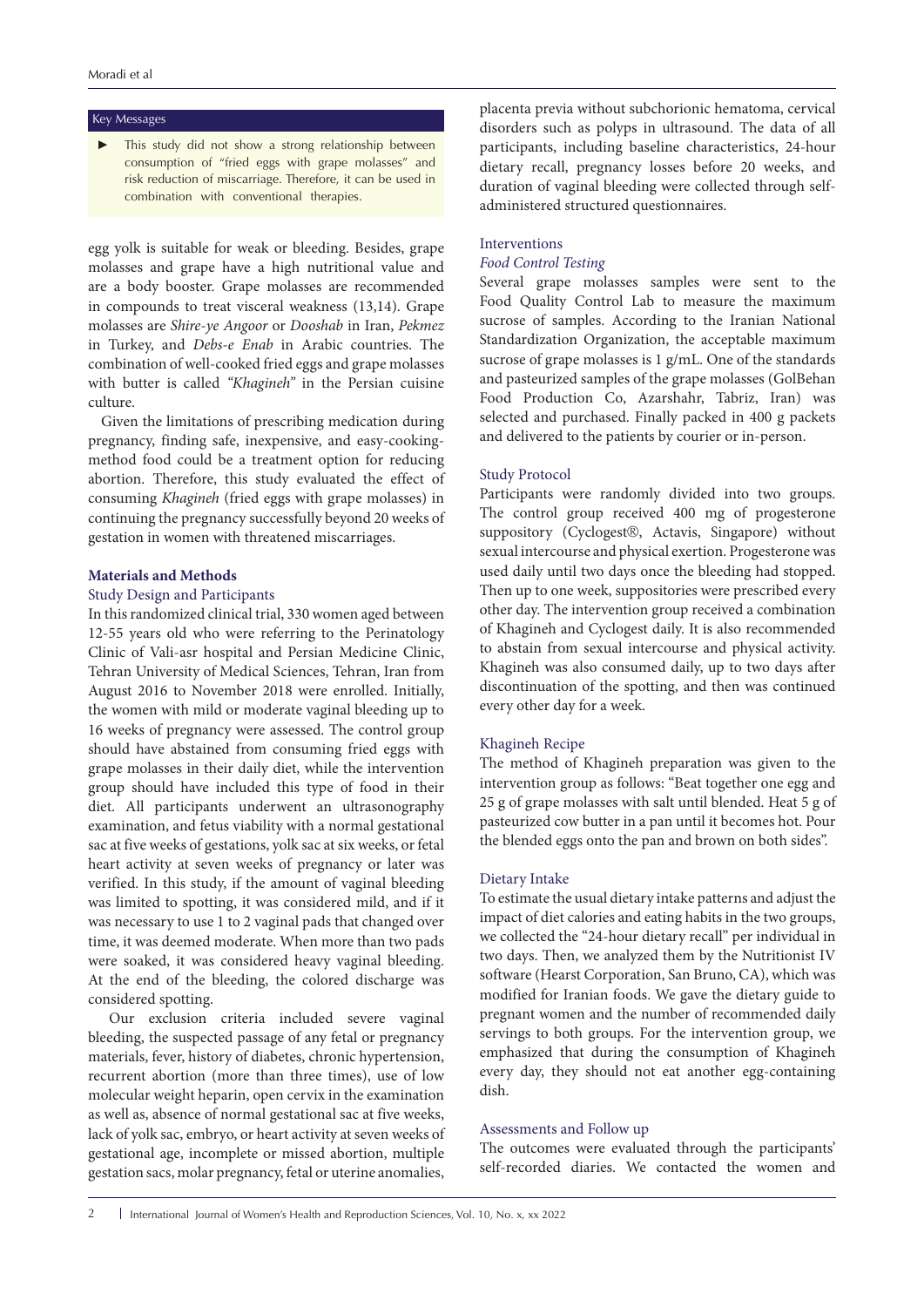recorded the possible adverse effects every day during the first days of intervention. Then, we checked them weekly until the bleeding stopped or the miscarriage occurred. When vaginal bleeding increased, we re-evaluated the participants by ultrasound to detect fetal viability. We continued the treatment whenever the bleeding decreased, or there was no difference. In this study, we considered the colored discharge at the end of the bleeding as spotting. Finally, we terminated treatment according to the protocol when the spotting stopped. In addition to following the participants in their 20<sup>th</sup> week of pregnancy, we followed up with them at the end of pregnancy.

# Sample Size

The sample size was estimated to be 90 (45 women in each group), by considering the significance level of 95%, the power of 80%, a 10% dropout rate, and 25% difference in the incidence of miscarriage between the two groups based on the Yassaee et al (15) (p1=80%, p2=50%) and used the following formula:

$$
n = \left[ \frac{(z_{1-\alpha/2}\sqrt{2\bar{p}(1-\bar{p})} + z_{1-\beta}\sqrt{p_1(1-p_1)+p_2(1-p_2)}}{p_1-p_2} \right]^2
$$

# Randomization

Blocks of six subjects carried out randomization and treatments' allocation. To concealment of allocation sequence from the researcher, the sequential numbered were sealed in opaque envelopes. A person evaluating the outcomes was blinded to the random allocation process and the type of treatment. Additionally, the statistical expert analyzing the data was blinded to all the processes performed.

# Statistical Analysis

All statistical analyses were performed by STATA 16.0 (Stata Corporation, College Station, TX, USA). The baseline characteristics were compared between the two intervention groups using the independent sample *t* test for continuous data and the chi-square test for ordinal data. Modified Poisson regression modeling was used to estimate the risk ratio between the intervention and control groups after adjusting the effects of other variables on the miscarriages. The results are presented as risk ratio (RR) with 95% confidence intervals. The variables considered in the adjustment model were women age, body mass index, gestational age, occupation status, history of miscarriage, treatment type, and nutritional intake (macronutrients, micronutrients, and energy intake). The variable selection was done based on the available evidence about the miscarriage risk factors as much as possible, without overlapping with other measurements to avoid collinearity in the multiple models.

# **Results**

From 330 pregnant women with vaginal bleeding, 93 women were included in the study. Of them, three women were lost to follow-up; two cases were due to induced abortion and one case used traditional astringent medications. Based on intention-to-treat, 90 participants were included in the final analyses (n=45/each group) (Figure 1).

The demographic and baseline characteristics of the participants were summarized in Table 1. No statistically significant differences were observed between two groups in terms of age, gestational age, body mass index, history of smoking, alcohol consumption, infertility, use of assisted reproductive technology, and miscarriage.



**Figure 1.** The Study Consort Flowchart.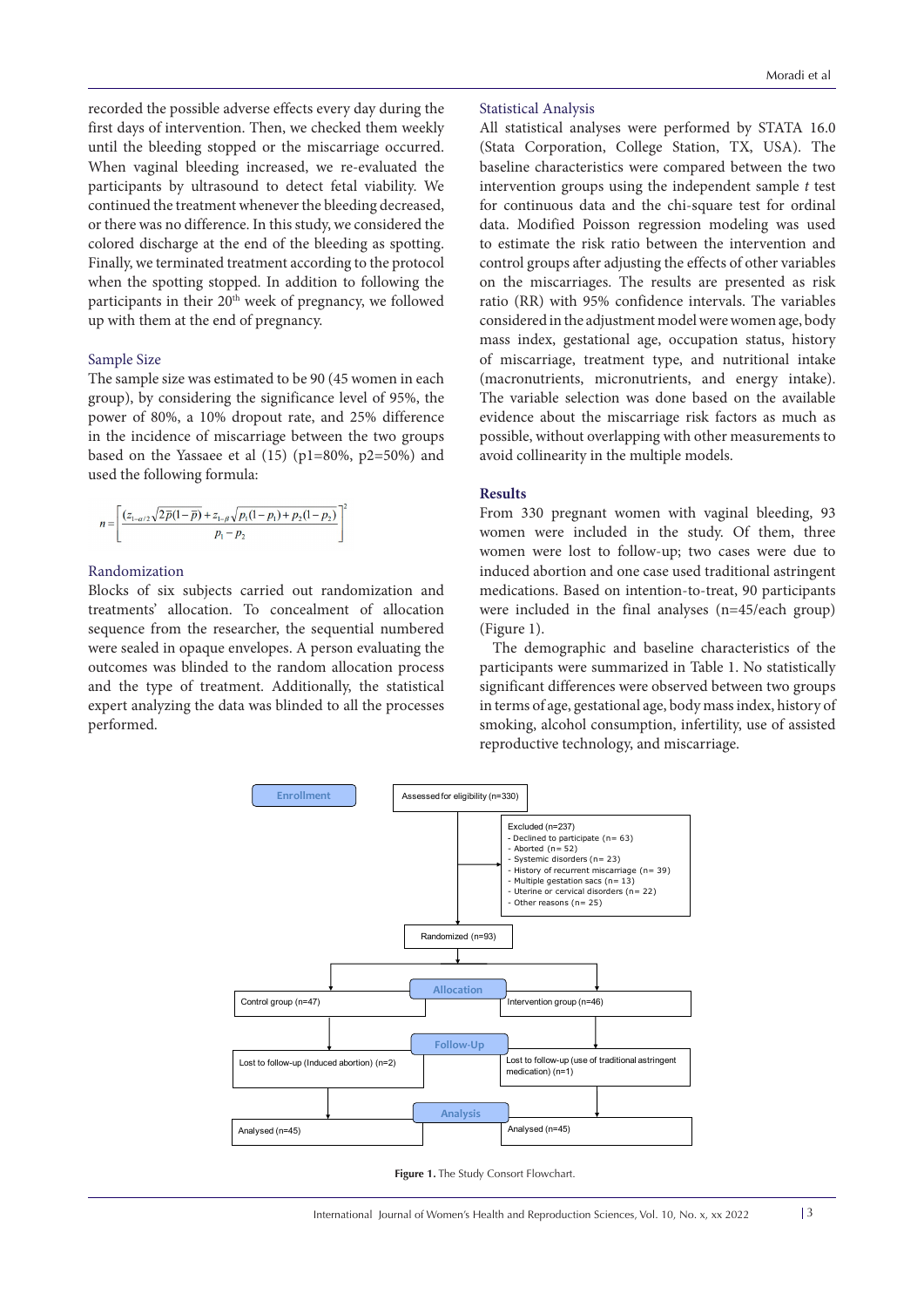In the intervention group, the miscarriage rate was 15.55% (95% CI: 6.49 to 29.45), while the abortion was 26.66% (95% CI: 14.26 to 41.13) in control group (RR: 0.69, 95% CI: 0.37 to 1.30, *P*=0.197). The miscarriages were not significantly different between the two groups based on multiple analysis (RR: 0.97, 95% CI: 0.70 to 1.35, *P*=0.876). Besides, no significant difference was detected either in the duration of vaginal bleeding in the intervention  $(9.29 \pm 9.02)$  or control  $(10.56 \pm 12.29)$  groups (MD: -0.84, 95% CI: -5.16 to 3.47, *P*=0.699) (Table 2).

Tables 3 presents the baseline nutrient intakes in the intervention and control groups. As seen, fat, carbohydrate, and protein intake in the intervention group were significantly higher than in the control group. As a result, the total energy intake by the intervention group was higher than by the controls.

These results were obtained from the study samples 24 hour dietary recalls of two days of diet in. The nutrients shared from prenatal supplements have not been included. According to the results, the nutrient intakes of the control group are lower than those of the intervention group (Table 3).

# **Discussion**

This study assessed the efficacy of fried egg with grape molasses in combination of conventional therapies (progesterone suppository, rest, and avoidance of sexual intercourse) in pregnancies with threatened abortion (miscarriage). Although the number of abortions in the control group was nearly twice that of the intervention group, the analysis of the results did not show a significant statistical relationship between the consumption of "fried eggs with grape molasses" and reduction of abortion risk.

Most nutritional studies about threatened miscarriage have been observational studies. These case-control studies with the Food Frequency Questionnaire, have assessed dietary indicators during pregnancy and the risk of miscarriage (4,7,16). For example, eating more eggs reduced the risk of spontaneous abortion (7). In contrast, in the other study, egg consumption (twice a week or more) did not affect abortion (4).

Varieties of factors are involved in threatened abortion mechanisms such as excessive inflammation, immune suppression, toxic agent or oxidative stress, insufficient secretion of some hormones, etc. Different parts of grapes

**Table 1.** Outcomes of Study in Intervention and Control Groups

| <b>Variables</b>                    | Intervention Group $(n=45)$ | Control Group $(n=45)$ | P Value            |
|-------------------------------------|-----------------------------|------------------------|--------------------|
| Abortion rate                       | $7(15.55\%)$                | $12(26.66\%)$          | 0.876a             |
| Duration of vaginal bleeding (days) | $9.29 + 9.02$               | $10.56 + 12.29$        | 0.699 <sup>b</sup> |

<sup>a</sup> Based on chi-square; <sup>b</sup> Based on independent *t* test.

| <b>Variables</b>                        | Intervention Group ( $n = 45$ ) | Control Group $(n = 45)$ | $P$ Value <sup>a</sup> |
|-----------------------------------------|---------------------------------|--------------------------|------------------------|
| Age (y), Mean $\pm$ SD                  | $31.26 \pm 4.60$                | $30.82 \pm 4.06$         | 0.629                  |
| Gravidity, Mean $\pm$ SD                | $1.91 \pm 1.04$                 | $2.11 \pm 1.02$          | 0.361                  |
| Gestational age (wk), Mean $\pm$ SD     | $8.82 \pm 3.06$                 | $8.57 \pm 2.62$          | 0.667                  |
| BMI (kg/m <sup>2</sup> ), Mean $\pm$ SD | $25.81 \pm 4.15$                | $25.29 \pm 4.07$         | 0.552                  |
| Education, No. (%)                      |                                 |                          |                        |
| Non-academic                            | 12(26.7)                        | 9(19.6)                  | 0.455                  |
| Academic                                | 33 (73.3)                       | 37 (80.44)               |                        |
| Occupation, No. (%)                     |                                 |                          |                        |
| Yes                                     | 31 (68.9)                       | 26 (57.8)                |                        |
| No                                      | 14(31.1)                        | 19(42.2)                 | 0.274                  |
| Smoking, No. (%)                        |                                 |                          |                        |
| Yes                                     | 42 (93.3)                       | 41 (91.1)                | 0.841                  |
| No                                      | 3(6.7)                          | 4(8.9)                   |                        |
| Alcohol, No. (%)                        |                                 |                          |                        |
| Yes                                     | 44 (97.8)                       | 43 (95.6)                |                        |
| No                                      | 1(2.2)                          | 2(4.4)                   | 0.557                  |
| Infertility history, No. (%)            |                                 |                          |                        |
| Yes                                     | 37 (84.4)                       | 41 (91.1)                |                        |
| No                                      | 8 (15.6)                        | 4(8.9)                   | 0.334                  |
| Use of ART, No. (%)                     |                                 |                          |                        |
| Yes                                     | 38 (84.4)                       | 41 (91.1)                |                        |
| No                                      | 7(15.6)                         | 4(8.9)                   | 0.334                  |
| Abortion history, No. (%)               |                                 |                          |                        |
| Yes                                     | 12(26.7)                        | 25(55.6)                 |                        |
| No                                      | 33 (73.3)                       | 20(44.4)                 | 0.078                  |

**Table 2.** Energy and Nutrients' Intakes in Two Study Groups

BMI: Body mass index; ART: Assisted reproductive technology.

a Independent *t* test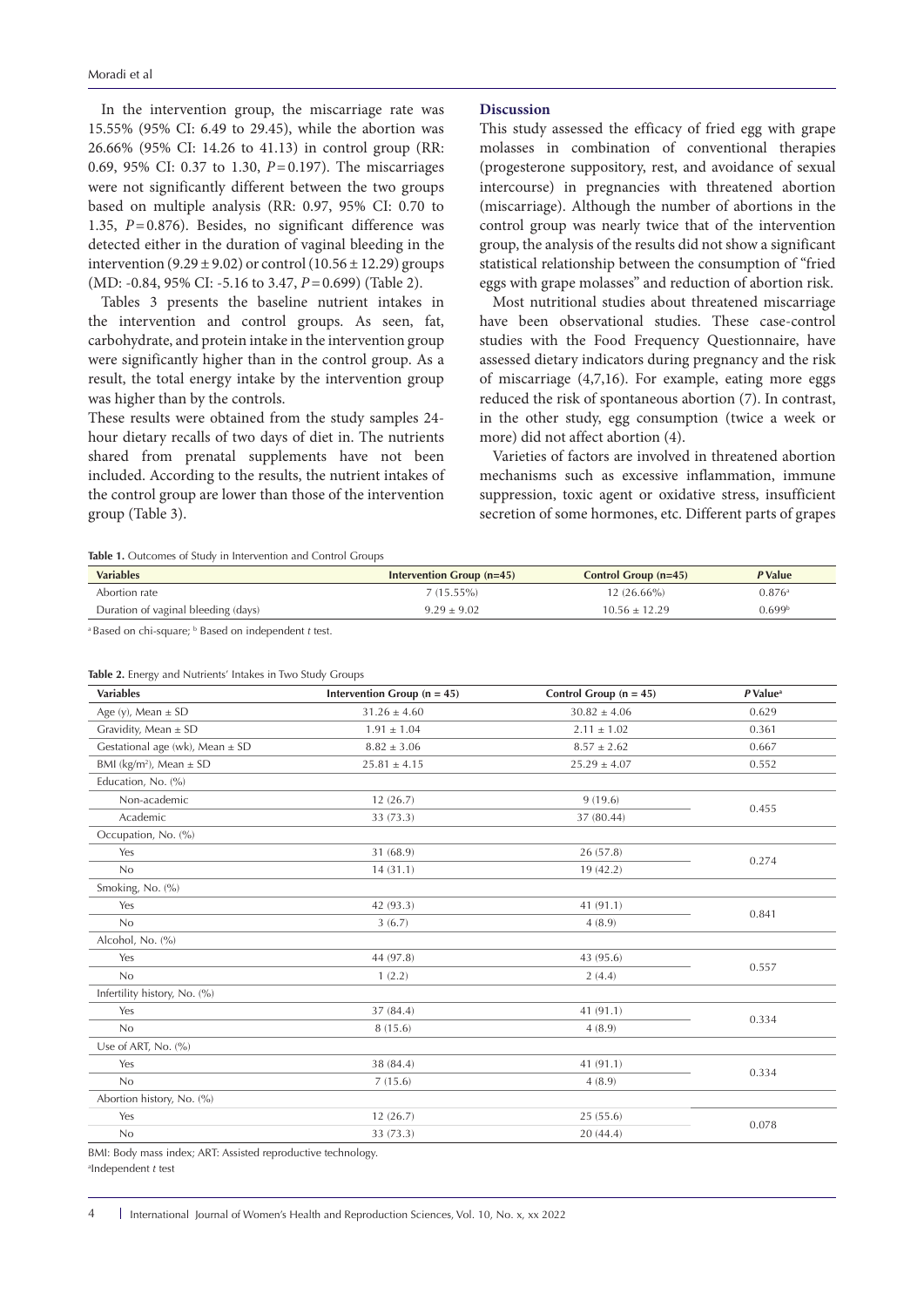| <b>Variables</b>              | Intervention Group ( $n = 45$ ) | Control Group $(n = 45)$ | P Value <sup>a</sup> |
|-------------------------------|---------------------------------|--------------------------|----------------------|
| Energy (kcal)                 | $2136.91 \pm 200.95$            | $1523.82 \pm 179.24$     | < 0.001              |
| Macronutrients                |                                 |                          |                      |
| Carbohydrate (g)              | $289.39 \pm 55.11$              | $200.95 \pm 45.20$       | < 0.001              |
| Protein (g)                   | $67.88 \pm 20.45$               | $50.77 \pm 14.51$        | < 0.001              |
| Fat $(g)$                     | $82.87 \pm 20.94$               | $60.50 \pm 17.64$        | < 0.001              |
| Dietary fiber (g)             | $18.82 \pm 7.11$                | $13.46 \pm 5.06$         | < 0.001              |
| Micronutrients                |                                 |                          |                      |
| <b>Vitamins</b>               |                                 |                          |                      |
| Vitamin A (mg)                | $963.07 + 1360.49$              | $796.38 + 1066.77$       | 0.519                |
| Vitamin E (mg)                | $23.54 \pm 11.6$                | $15.54 \pm 6.36$         | < 0.001              |
| Vitamin K (mg)                | $127.69 \pm 97.57$              | $76.21 \pm 50.14$        | 0.002                |
| Vitamin C (mg)                | $127.13 \pm 113.52$             | $98.19 \pm 84.94$        | 0.174                |
| Vitamin B2 (Riboflavin) (mcg) | $1.39 \pm 0.57$                 | $1.05 \pm 0.39$          | 0.002                |
| Vitamin B6 (Pyridoxine) (mg)  | $1.93 \pm 0.79$                 | $1.44 \pm 0.67$          | 0.002                |
| Vitamin B12 (Cobalamin) (mg)  | $2.74 \pm 1.49$                 | $2.15 \pm 1.02$          | 0.03                 |
| Folate (mg)                   | $359.52 \pm 121.11$             | $236.57 \pm 80.14$       | < 0.001              |
| Minerals                      |                                 |                          | < 0.001              |
| lron (mg)                     | $14.62 \pm 3.78$                | $9.12 \pm 2.39$          | < 0.001              |
| Magnesium (mg)                | $296.92 \pm 107.66$             | $203.7 \pm 57.07$        | < 0.001              |
| $Zinc$ (mg)                   | $9.27 \pm 2.9$                  | $6.60 \pm 1.7$           | < 0.001              |
| Manganese (mg)                | $4.57 \pm 1.17$                 | $3.20 \pm 1.02$          | < 0.001              |
| Calcium (mg)                  | $710.28 \pm 329.95$             | $550.92 \pm 252.03$      | 0.012                |
| Phosphorus (mg)               | $1153.64 \pm 358.17$            | $819.55 \pm 218.84$      | < 0.001              |
| Copper (mg)                   | $1.34 \pm 0.46$                 | $0.89 \pm 0.26$          | < 0.001              |
| Selenium (mg)                 | $0.05 \pm 0.02$                 | $0.03 \pm 0.01$          | < 0.001              |
| Others                        |                                 |                          |                      |
| Methionine (mg)               | $1019.95 \pm 561.03$            | $806.9 \pm 403.95$       | 0.042                |
| Cholesterol (mg)              | $244.04 \pm 165.99$             | $157.41 \pm 97.51$       | 0.003                |

Data presented as mean  $\pm$  SD; <sup>a</sup> Independent *t* test.

elevate the anti-inflammatory cytokines (such as IL-4 or IL-10), reduce the pro-inflammatory mediators (e.g., IL-1β, IL-6, IL-8, IL-17, TNF-α, and IFN-γ), and probably control excessive inflammation in miscarriage (12). In this regard, pregnant women who consumed more proinflammatory diet have an abortion twice as women who consumed more anti-inflammatory diet (16).

Systemic and placental oxidative stress have a crucial role in miscarriage and recurrent abortion (17). Reduced antioxidants in the pregnant women can cause threatened miscarriage (18). Increased intake of antioxidant-rich food can improve gestational outcomes in women with a history of recurrent miscarriage (19). Therefore, oral intake of antioxidants can be useful in preventing miscarriage by detoxifying and repairing oxidation damage (17). Egg yolk is a recommended foodstuff for protection against oxidative stress (20). The antioxidant power of the grape is greater than that of vitamin C and E (11). The important point is that the antioxidant activity of grape molasses is greater than that of grape; for example, total phenol content of grape molasses was higher than that of grape and even higher than that of raisins and red grape (21). Grape (*Vitis vinifera* L.) can reduce abortion at least with six mechanisms: immunomodulatory and antiinflammatory, antioxidant, anti-microbial, anti-stress, anti-contraction, and hormonal activities (12).

In our study, the energy and nutrients intakes were higher in the intervention group than in the control group. In this regard, Bermudez-Millan et al identified the cultural beliefs of low-income pregnant Latinas about egg consumption during pregnancy and methods of egg preparation with the food frequency questionnaire and a single 24-hour dietary recall. They showed that the women, who consumed eggs in their diets, had higher intakes of protein, fat, beta-carotene, selenium, lutein and zeaxanthin, vitamin E, vitamin K, etc. Finally, they concluded that egg consumption in these women significantly contributes to their diet's overall nutrient intakes and nutrient density (10). One of the required nutrients in healthy pregnancy and fetus brain and memory development is "choline". The egg yolk is an excellent source of choline. Pregnant women need choline twice as much compared to non-pregnant women (22). People with high dietary choline intake have lower blood homocysteine levels (23). Hyperhomocysteinemia is a risk factor for recurrent abortion and fetal neural tube defects, whereas plasma homocysteine levels drop in normal pregnancy (17).

Grape molasses contains 100 mg of iron and 4000 mg of calcium per kilogram. It is a good foodstuff for prophylaxis of iron deficiency anemia (24). One study that was done on 56 children, aged 6-36 months, found that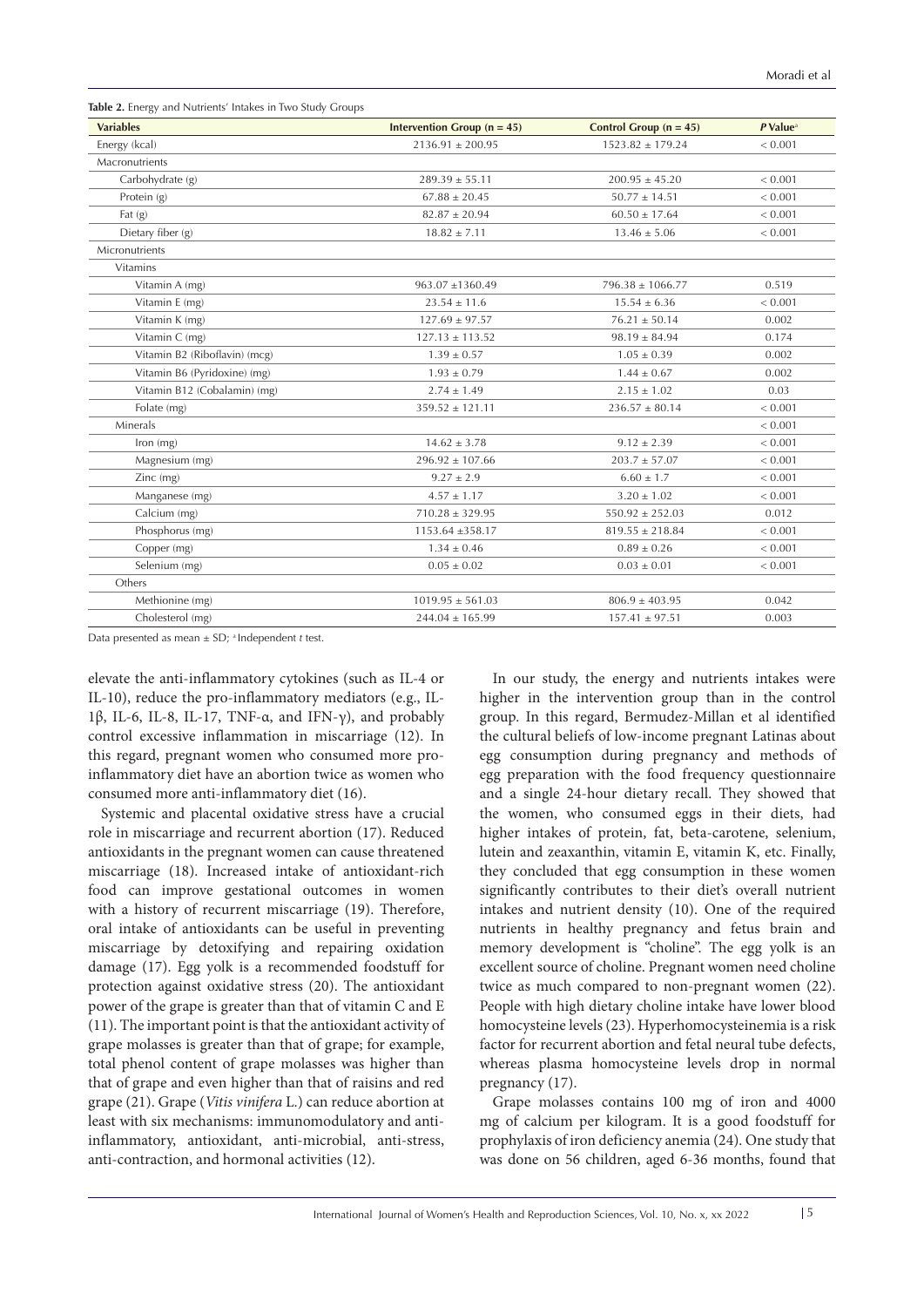in healthy infants, iron absorption from grape molasses was comparable to that from ferrous sulfate (25). In folk medicine, people believe that a mixture of grape molasses and butter decreases postpartum hemorrhage (26) and increases the mother's energy and milk (27).

Therefore, it seems that eggs with grape molasses can play a positive role in reducing the risk of miscarriage. Similarly, this food reduced the risk of miscarriage by 42% relative to the control group in the present study, but not statistically significant. Probably consumption of this food only in pregnant women with symptoms of "weakness" would reduce the miscarriage significantly. According to PM, pregnancy loss has at least 30 etiologies. Khagineh can manage some causes of abortion, such as fetal and maternal weakness, especially genital system "weakness". In the other hand, both egg yolk and grape molasses act through the body tonification, and reduce the adverse pregnancy outcomes. Therefore, they can protect the fetus. "Fetal protector" is a term in PM, that protects the fetus by reducing the complications in the early and late pregnancy and confers health to newborns for future years of life (21,22).

About 47%-80% of patients use complementary alternative medicine before pregnancy or during pregnancy. Concerning the interest of pregnant women in using medicinal herbs to prevent threatened abortion (28, 29); there are some clinical studies on evaluating these medicines. Most of these studies are about the effects of Chinese herbal medicines to treat threatened miscarriage (30-32). For example, in one study, the abortion rate in the control group (progesterone and vitamin E) was 30%. In contrast, in the combined group (Chinese herbal medicines + Western medicines), it was 8.62% (32), compared with our study results, 26% and 15%.

Consequently, we suggest the design of studies with specific fetal-protector foods. In the next step, clinical trials can be designed with fetal-protector medications in threatened abortion. Confirming or rejecting this hypothesis requires further studies with larger sample sizes. Today, we can use food and nutrition science to prevent or treat the prevalent pregnancy complications and find new and proper foodstuffs, either alone or combined with medicinal therapy.

## **Limitations**

One of the strengths of this study was the existence of homogeneous samples due to strict eligibility criteria. Of the 330 women assessed for eligibility, only 93 participants were included in the present study. Nevertheless, slightly expanding the exclusion criteria could accurately reflect daily practice and include more participants in our study.

In this study, the colored discharge was considered spotting at the end of the bleeding, as vaginal bleeding during pregnancy culturally important for Iranian women. Additionally, if the amount of bleeding was measured in our study, the bleeding volume of the intervention group

was probably less than that of the control group. Bleeding is directly proportional to adverse obstetric outcomes due to threatened miscarriage (2,3). On the other hand, if the pregnancy outcomes were followed up in our study, the adverse outcomes in the intervention group would probably be fewer than those in the control group, as poor maternal dietary intake is associated with adverse pregnancy outcomes (33).

Due to gastrointestinal problems in early pregnancy, some patients found this food was difficult to tolerate for. These patients were encouraged to continue eating Khagineh through follow-up and phone calls.

### **Conclusions**

A proper diet before and during gestation can lead to a healthy pregnancy and delivery while also reducing pregnancy complications such as threatened miscarriage. Although the consumption of "fried eggs with grape molasses" could not reduce the incidence of miscarriage significantly, it can be a functional food in miscarriage prevention. Therefore, this food can positively affect threatened abortion in combination with conventional therapies.

#### **Authors' Contribution**

FM, MT and KM designed the study and conducted the research. FM, MT, SoH, SB and SeH monitored, evaluated, and analyzed the result of the study. Further, FM, MT and MS reviewed the article. All authors approved the final manuscript and take responsibility for the integrity of the data.

### **Conflict of Interests**

Authors declare that they have no conflict of interests.

#### **Ethical Issues**

The Ethics Committee of Tehran University of Medical Sciences, Tehran, Iran approved the study protocol (Code: IR.TUMS.VCR.REC.1395.121) after approving in the Traditional Medicine Department (Research code: 9221309003). Then, the study protocol was registered in the Iranian Registry of Clinical Trials (identifier: IRCT2016040627248N1). Written informed consent was obtained from all participants.

#### **Financial Support**

This paper was extracted from the Ph.D. thesis supported by the Tehran University of Medical Sciences, Tehran, Iran (Grant number: 95-04-86- 33380).

#### **Acknowledgments**

The authors acknowledge all of the participants for their cooperation. We would like to thank Dr. Elham Zareie for her valuable comments and engineer Yousef Sadeghian for measuring the maximum sucrose of grape molasses samples.

#### **References**

- 1. Agenor A, Bhattacharya S. Infertility and miscarriage: Common pathways in manifestation and management. Womens Health (Lond). 2015;11:527-541. doi:10.2217/whe.15.19
- 2. Weiss JL, Malone FD, Vidaver J, et al. Threatened abortion: A risk factor for poor pregnancy outcome, a population-based screening study. Am J Obstet Gynecol. 2004; 190: 745-750. doi:10.1016/j. ajog.2003.09.023
- 3. Saraswat L, Bhattacharya S, Maheshwari A, et al. Maternal and perinatal outcome in women with threatened miscarriage in the first trimester: A systematic review. BJOG. 2010; 117: 245-257. do